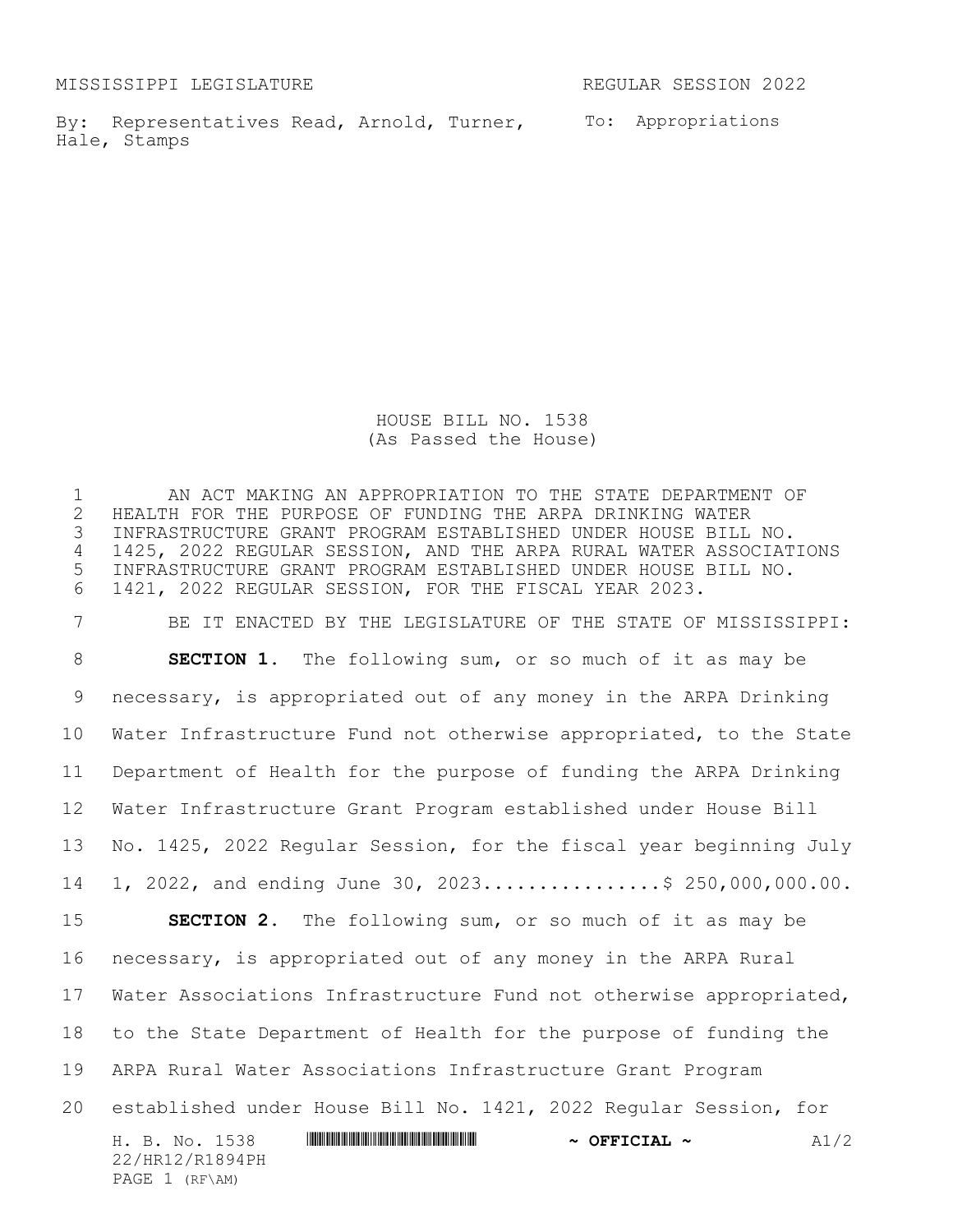the fiscal year beginning July 1, 2022, and ending June 30, 2023............................................\$ 200,000,000.00. **SECTION 3.** (1) As used in this section and Section 4 of this act, the term "department" means the State Department of Health.

26 (2) The department shall not disburse any funds appropriated under this act to any recipient without first: (a) making an individualized determination that the reimbursement sought is, in the department's independent judgment, for necessary expenditures eligible under Section 602 of the federal Social Security Act as added by Section 9901 of the federal American Rescue Plan Act of 2021 (ARPA) and its implementing guidelines, guidance, rules, regulations and/or other criteria, as may be amended or supplemented from time to time, by the United States Department of the Treasury; and (b) determining that the recipient has not received and will not receive reimbursement for the expense in question from any source of funds, including insurance proceeds, other than those funds provided under Section 602 of the federal Social Security Act as added by Section 9901 of ARPA. In addition, the department shall ensure that all funds appropriated under this act are disbursed in compliance with the Single Audit Act (31 USC Sections 7501-7507) and the related provisions of the Uniform Guidance, 2 CFR Section 200.303 regarding internal controls, Sections 200.330 through 200.332 regarding sub-recipient

22/HR12/R1894PH PAGE 2 (RF\AM)

## H. B. No. 1538 \*HR12/R1894PH\* **~ OFFICIAL ~**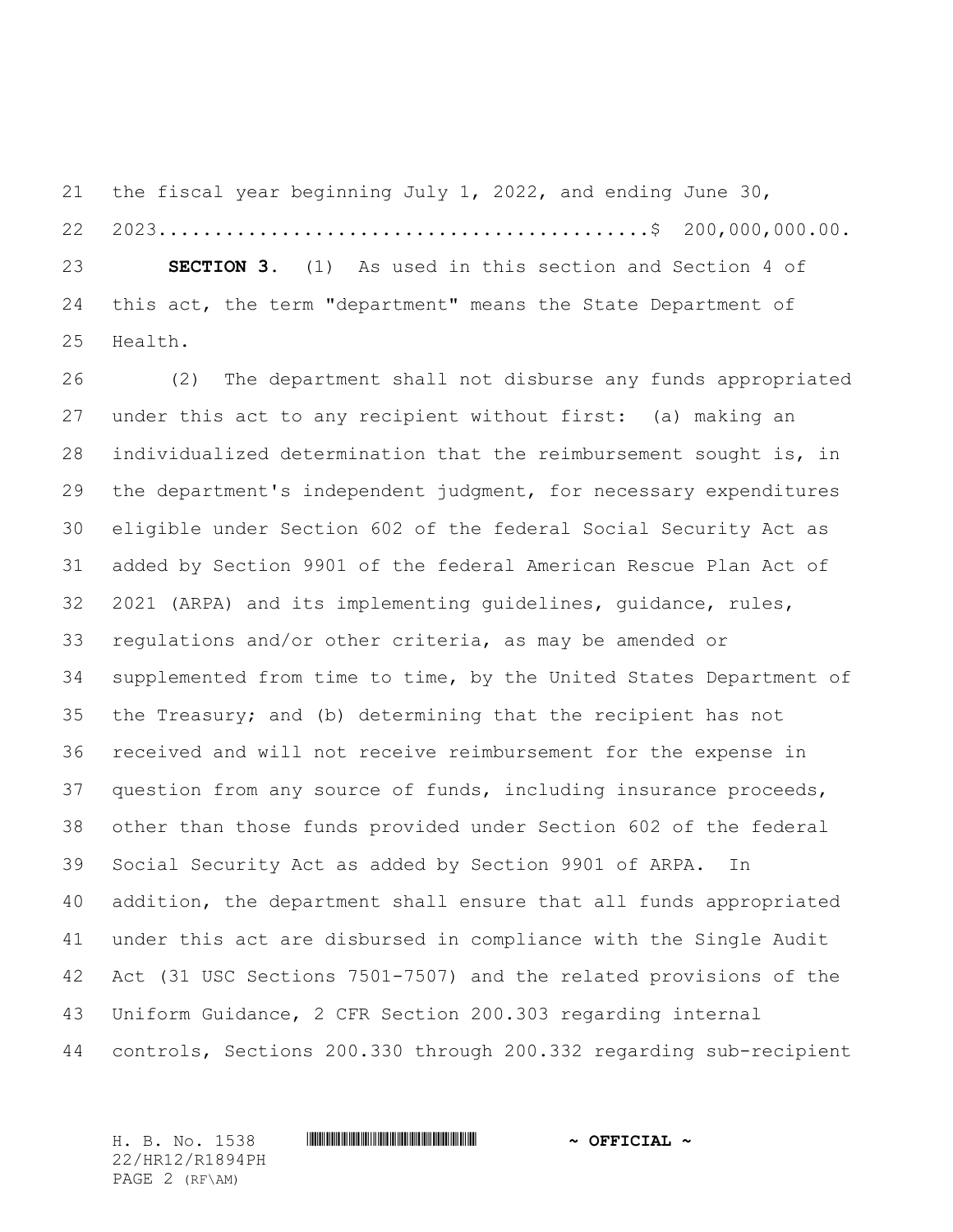monitoring and management, and subpart F regarding audit requirements.

 **SECTION 4.** (1) As a condition of receiving and expending the funds appropriated to the department under this act, the department shall certify to the Department of Finance and Administration that each expenditure of the funds appropriated to the department under this act complies with the guidelines, guidance, rules, regulations and/or other criteria, as may be amended from time to time, of the United States Department of the Treasury regarding the use of monies from the Coronavirus State Fiscal Recovery Fund established by the American Rescue Plan Act of 2021.

 (2) If the Office of Inspector General of the United States Department of the Treasury, or the Office of Inspector General of any other federal agency having oversight over the use of monies from the Coronavirus State Fiscal Recovery Fund established by the American Rescue Plan Act of 2021 (a) determines that the department or recipient has expended or otherwise used any of the funds appropriated to the department under this act for any purpose that is not in compliance with the guidelines, guidance, rules, regulations and/or other criteria, as may be amended from time to time, of the United States Department of the Treasury regarding the use of monies from the Coronavirus State Fiscal Recovery Fund established by the American Rescue Plan Act of 2021, and (b) the State of Mississippi is required to repay the federal

H. B. No. 1538 \*HR12/R1894PH\* **~ OFFICIAL ~** 22/HR12/R1894PH PAGE 3 (RF\AM)